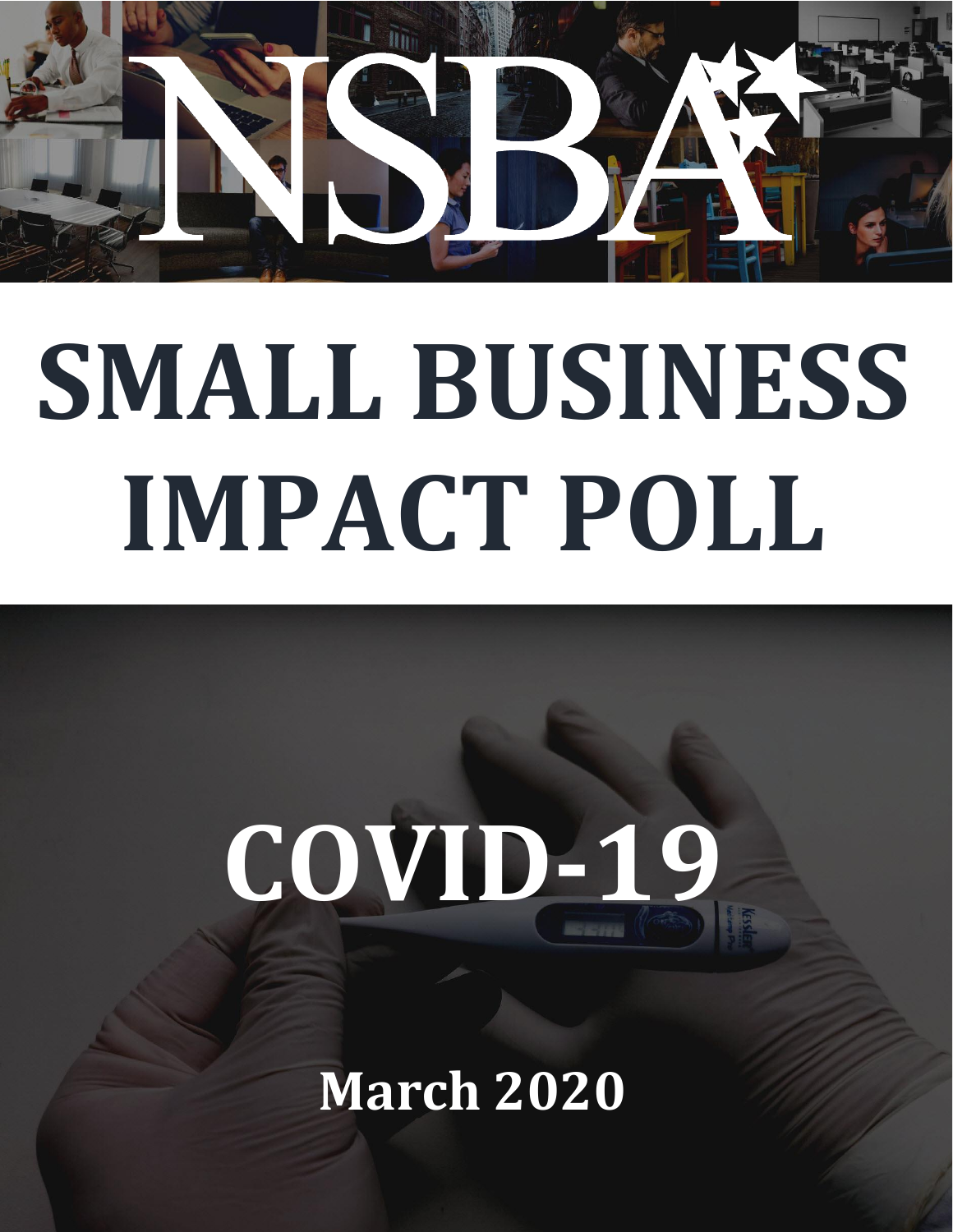Welcome.

The coronavirus (COVID-19) continues to spread in the U.S. creating widespread economic turbulence. In an effort to illustrate the real-world implications of the virus and help policymakers understand the likely long-term effects the pandemic is causing among America's small businesses, NSBA has compiled a poll of more than 950 small-business owners on how the virus is impacting their small business.

Among the key takeaways from this poll:

- 3-in-4 small business owners say they are very concerned about the economic impact of COVID-19;
- Nearly half of small businesses have already experienced reduced customer demand for their products and services; and
- More than half of small-business owners are now anticipating a recession in the coming 12 months compared with just 14 percent in January.

Also included in this poll are vignettes directly from small-business owners on how they, their businesses, their employees and their families are faring in these trying times. NSBA is continuing to provide resources and information on its website, and will work to ensure America's small businesses can persevere throughout this pandemic.

This poll was conducted online among more than 950 small-business owners on March 11-13.

Please visit [www.nsba.biz](http://www.nsba.biz/) for details and updates, or contact ou[r Media Affairs](mailto:press@nsba.biz) department with any media-related inquiries.

We hope you find this information useful.

Best,

Todd McCracken Narc Amato NSBA President and CEO 2020 Board Chair



**AMERICA'S SMALL BUSINESS ADVOCATE**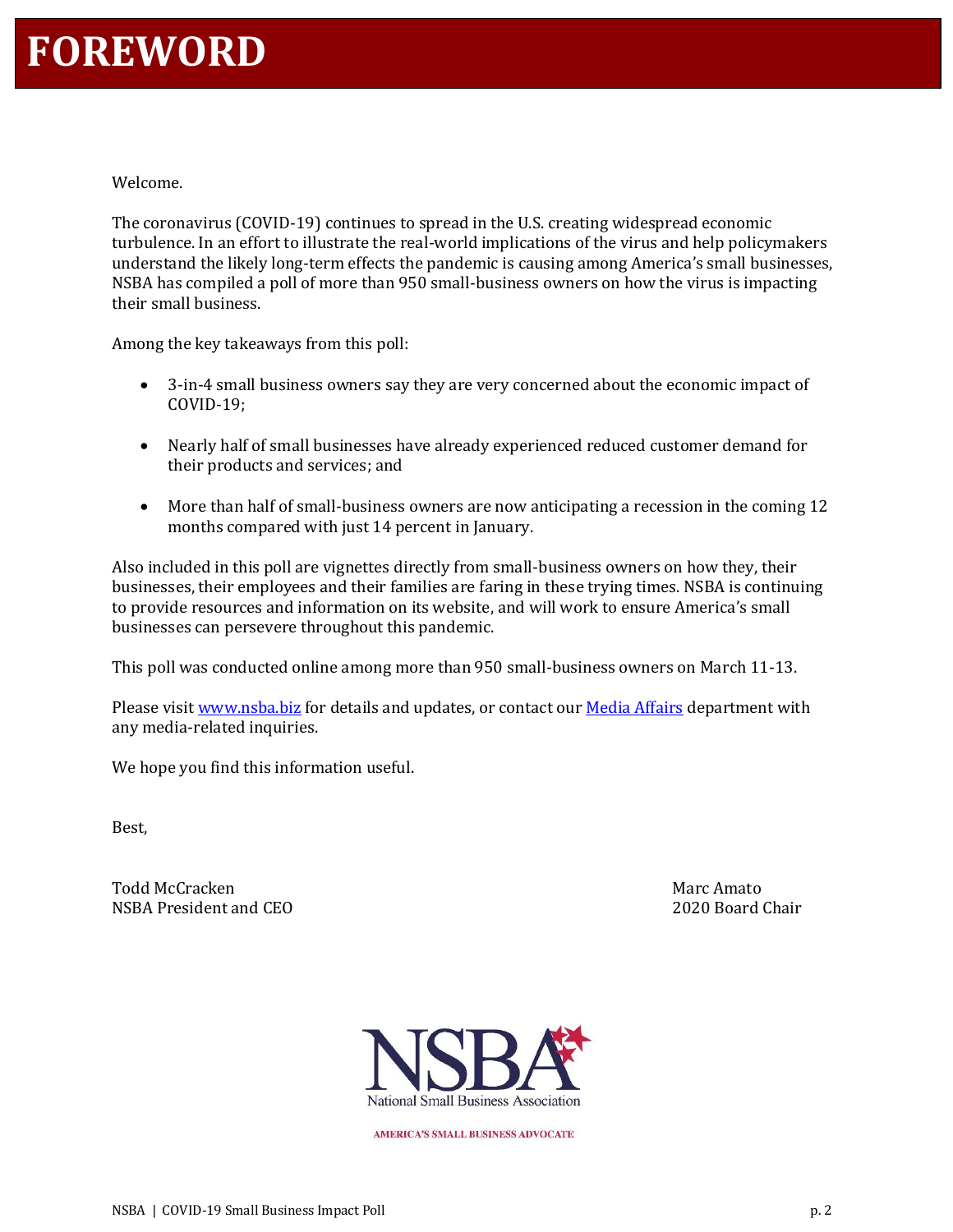# **DEMOGRAHPICS**

How many total fulltime personnel are currently employed by **your business?** 

| 0           | 4%  |
|-------------|-----|
| $1 - 5$     | 44% |
| $6 - 10$    | 17% |
| $11 - 20$   | 14% |
| $21 - 50$   | 12% |
| $51 - 100$  | 4%  |
| $101 - 500$ | 50  |

Small businesses comprise 99.9% of all firms in the U.S. --SBA Office of Advocacy

## Which of the following best describes the industry or sector in which your business operates?

| Professional, Scientific and Technical Services | 21%   |
|-------------------------------------------------|-------|
| Construction                                    | 13%   |
| Manufacturing                                   | 12%   |
| <b>Health Care and Social Assistance</b>        | 8%    |
| Other Services (except Public Administration)   | 8%    |
| Information (IT)                                | 7%    |
| <b>Retail Trade</b>                             | 6%    |
| <b>Educational Services</b>                     | 5%    |
| Transportation and Warehousing                  | 5%    |
| Arts, Entertainment, and Recreation             | 4%    |
| <b>Wholesale Trade</b>                          | 3%    |
| <b>Accommodation and Food Services</b>          | 3%    |
| Finance & Insurance                             | 2%    |
| Real Estate, Rental and Leasing                 | 1%    |
| Management of Companies and Enterprises         | 1%    |
| Agriculture, Forestry, Fishing and Hunting      | 1%    |
| Administrative and Support Waste Management     |       |
| and Remediation Services                        | $1\%$ |
| <b>Utilities</b>                                | 1%    |

## In what state or U.S. territory is your business located?

| New England (Connecticut, Maine, Massachusetts, New         |     |
|-------------------------------------------------------------|-----|
| Hampshire, Rhode Island, Vermont)                           | 5%  |
| Mid-Atlantic (Delaware, District of Columbia, Maryland,     |     |
| New York, New Jersey, Pennsylvania, Virginia, West          |     |
| Virginia)                                                   | 22% |
| Great Lakes (Illinois, Indiana, Michigan, Minnesota, Ohio,  |     |
| Wisconsin)                                                  | 15% |
| Farm Belt (Iowa, Kansas, Missouri, North Dakota, Nebraska,  |     |
| South Dakota)                                               | 5%  |
| South (Alabama, Arkansas, Florida, Georgia, Kentucky,       |     |
| Louisiana, Mississippi, North Carolina, Oklahoma, South     |     |
| Carolina, Tennessee, Texas)                                 | 29% |
| Mountain (Arizona, Colorado, Idaho, Montana, Nevada,        |     |
| New Mexico, Utah, Wyoming)                                  | 11% |
| Pacific (Alaska, California, Hawaii, Oregon, Washington)    | 12% |
| U.S. Territories (American Samoa, Guam, Puerto Rico, Virgin |     |
| Islands)                                                    | 1%  |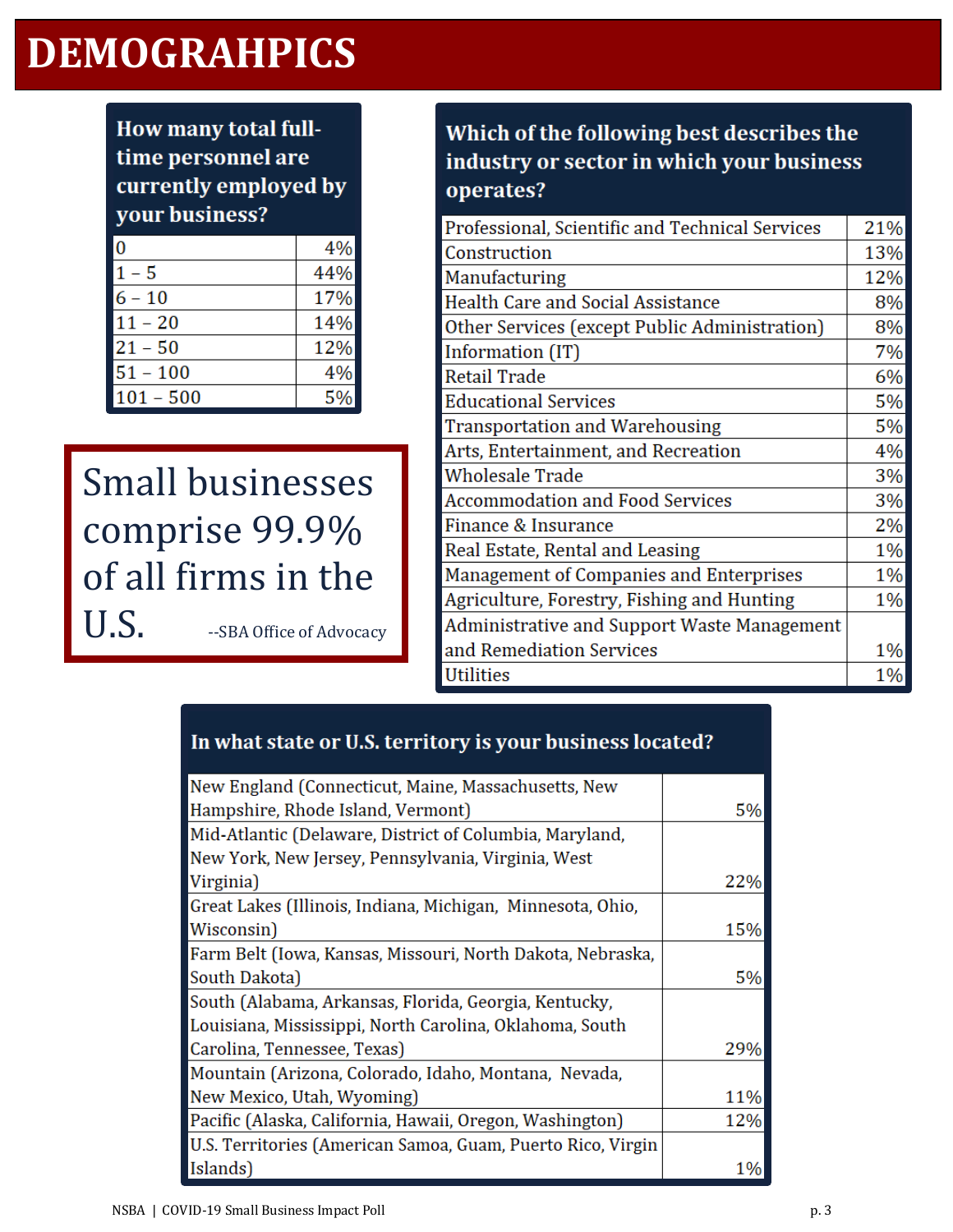# **COVID-19 IMPACT**



The overwhelming majority of small businesses are very concerned about the coronavirus.

## In which of the following ways is your business currently being impacted? (Check all that apply)

| Reduced customer demand for my products/services   | 49% |
|----------------------------------------------------|-----|
| Delays or closures in supply-chain                 | 33% |
| No major changes                                   | 25% |
| Other (please specify)                             | 21% |
| Increased employee absences                        | 20% |
| Increased customer demand for my products/services | 7%  |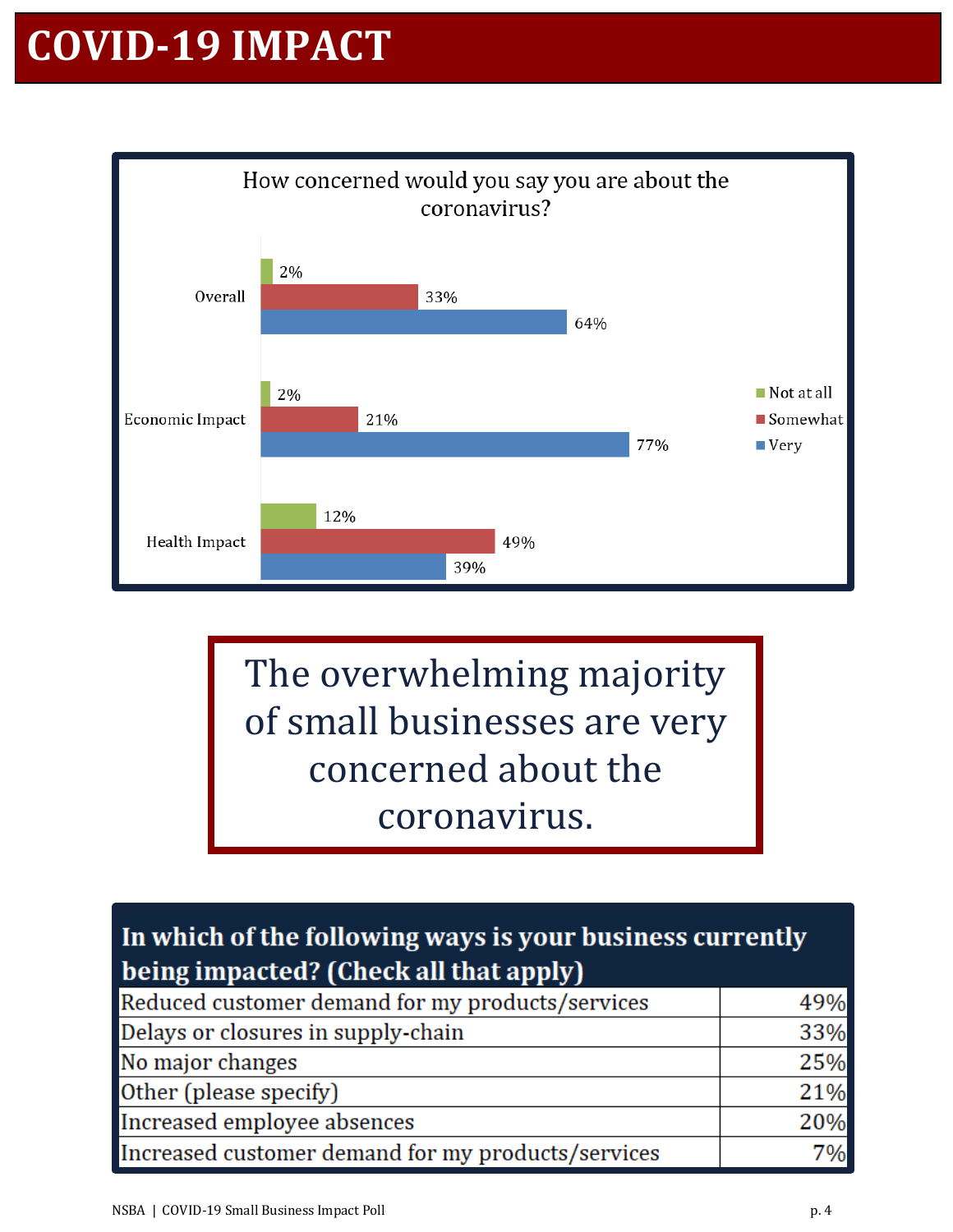# **COVID-19 IMPACT**

### Which of the following have you done and/or encountered as a result of the coronavirus? (Check all that apply)



"There is a great deal of confusion among small business owners about what we can and should be doing as employers." --Marc Amato

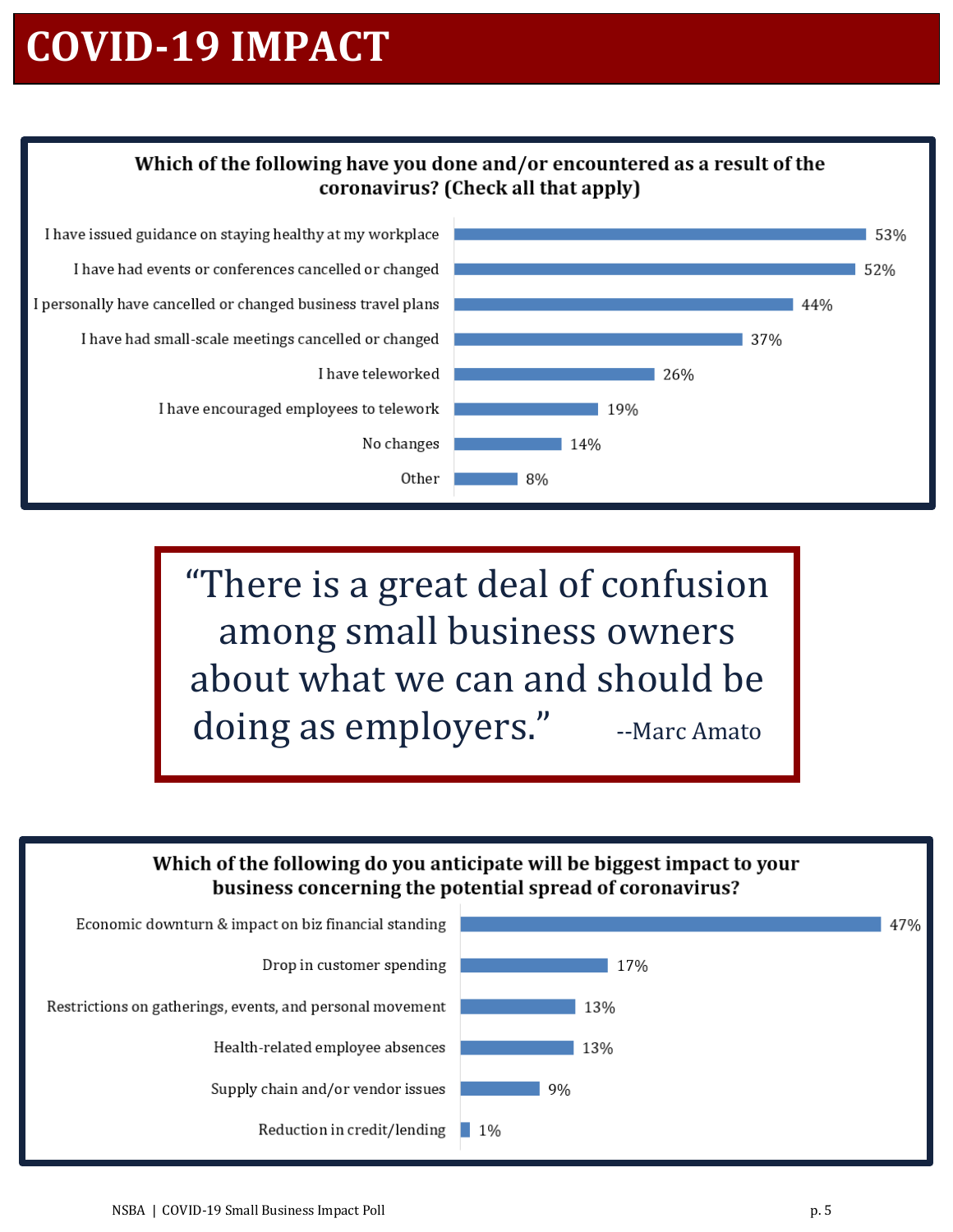# **ECONOMIC OUTLOOK**





"We haven't seen such a negative economic outlook among small businesses since the Great Recession in 2008 and 2009." --Todd McCracken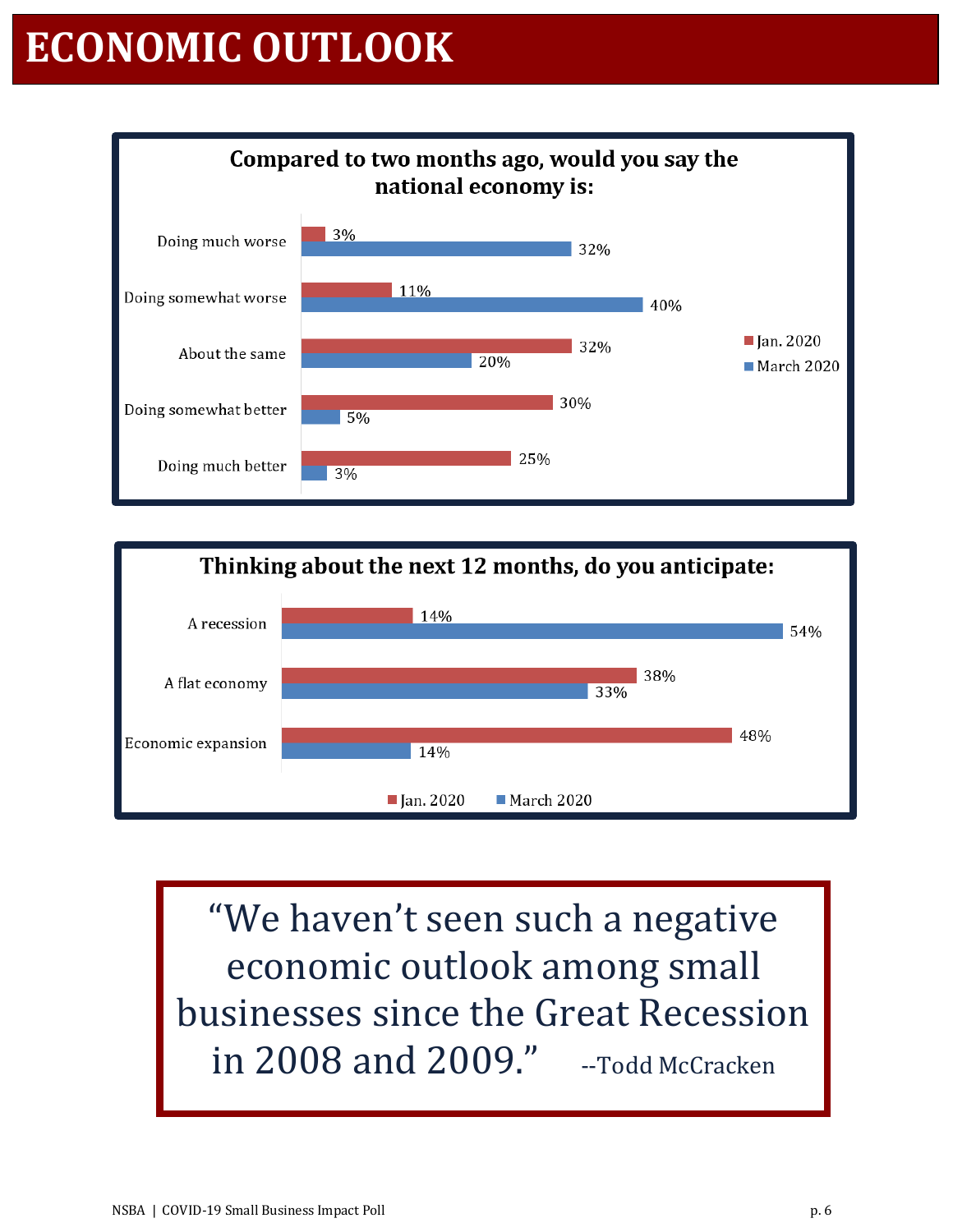# **ECONOMIC OUTLOOK**



## Today, what is the most significant challenge to the future growth and survival of your business?

| <b>Economic uncertainty</b>       | 34%   |
|-----------------------------------|-------|
| Decline in customer spending      | 24%   |
| Lack of available capital         | 8%    |
| Lack of qualified workers         | 6%    |
| Other (please specify)            | 4%    |
| Cost of employee salaries         | 4%    |
| No major challenges               | 4%    |
| Cost of health insurance benefits | 3%    |
| <b>Regulatory burdens</b>         | 3%    |
| Partisan gridlock in D.C.         | 3%    |
| <b>Federal taxes</b>              | 2%    |
| <b>State and local taxes</b>      | $1\%$ |
| Growing national debt             | 1%    |
| Cost of technology                | $1\%$ |
| Foreign competition               | 1%    |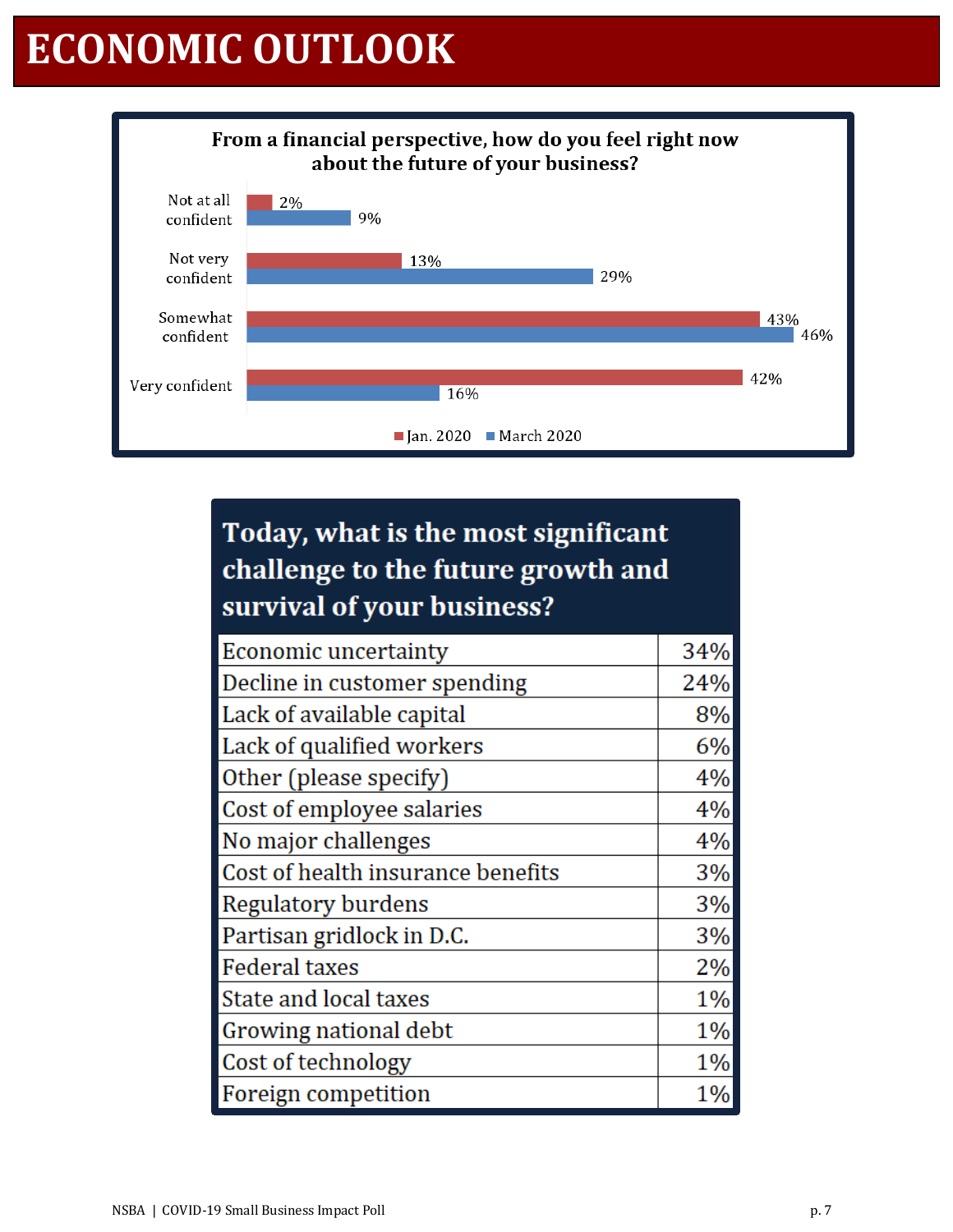### **Michael Stanek**

**Berea/OH** Hunt Imaging LLC, a manufacturer

21 employees

"The main impact on our business has been that some suppliers have limited inventory and are rationing it to their customers. We had a shipment come in the other day in which the supplier cut all our requested quantities in half. These are operating supplies and not raw materials so, to this point, it has not directly impacted our production schedule."

#### **Laura A Novak Joliet, IL**

#### 46 employees

Friends Over Fifty Senior Care, Inc., a non-medical in-home senior care

We have had a financial impact because of the panic over COVID-19. We have had to purchase extra supplies i.e. gowns, masks, gloves; hire additional caregivers; work longer hours that are not service connected; and put into place our Pandemic Plan, which includes providing childcare for the children of our caregivers who do not have the means or familial support when a school closing is announced in order to serve a vulnerable senior population, some of which in turn have no familial support.

#### **Kelly Erickson Aurora, CO**

TechForward IT, LLC

"As a business we are experiencing a delay in our supply chain of an estimated 2 weeks. We are an IT company so this applies to electronics. Our marketing department is also experiencing a shutdown of all networking events likely through to April. As far as is being able to complete our mission, 95% of our work is done remotely so we all still on track there, and we are not experiencing the illness in our own company and have not heard of any of our clients suffering from the illness."

#### **Melanie Koerperich**

#### **50 Employees**

Milrich Virtual Professionals and Wholesaler Masterminds Schedulers, a virtual assistant company "Some of our financial clients are now suspending our services while a host of others have doubled down on virtual meetings and webinars. As I just told one of our clients, we appreciate the ability to be able to proceed semi normally during this abnormal time."

#### **Lisa Radcliffe**

#### **Brooklyn, NY**

#### 4 full-time, 7 part-time employees

PunkinFutz, a manufacturing, wholesale and retail company that designs and produces sensory play products and accessories for children and adults with disabilities.

"All of our production is done in the US with a fully adaptive workforce. Given that our workforce has at-risk employees and is entirely reliant on close-contact, public transportation (including Access-a-Ride), we have had to furlough 5 workers (currently through April 6) and find a way to have the rest work from home. In addition, our major sales opportunities, including major national conferences, are being cancelled. Finally, our supply chain for raw materials is delayed up to a month. We may not survive this."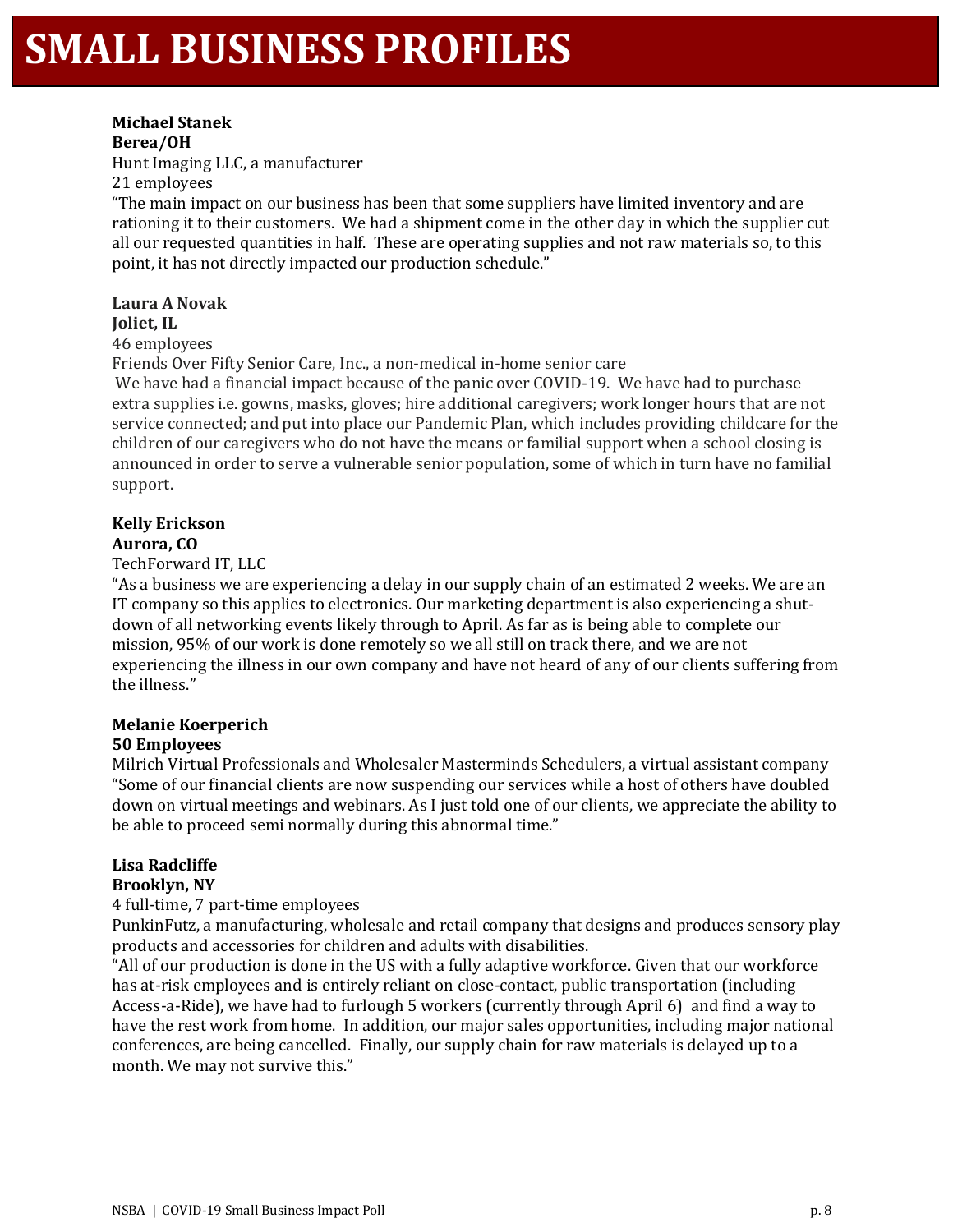## **Afton Stout**

**State Center, IA**

No employees My Dinosaur Dreams, a wedding floristry company

"I support my family alone. With being in the wedding industry, the uncertainty of my clients being able to hold their weddings has already caused some cancellations and postponed events. I'm unsure about whether my supplies from overseas will be affected - I am stocking up, but it makes me nervous to put out a bunch of money when I have clients potentially canceling their orders. My little family depends on me entirely - and I put a lot of my resources back into my community - I am worried that I won't be able to sustain that through this."

#### **Alan Davis Bountiful, UT**

#### 6 employees

i5 Services, a software company

"Meetings and conferences where we make the connections that provide us the sales that sustain us have been cancelled or postponed. It has put our operations at risk and the longer we go without being able to make these vital connections, the greater the risk. We have solutions that help US manufacturers find suppliers in the US and so it doesn't just put us at risk but those who benefit from our solutions as well."

#### **Rebecca Notowitz**

#### **San Jose, CA**

#### 21 employees

ACME Technologies Inc., a ticketing solutions company

"We are a SaaS company doing ticketing solutions for Museums and other cultural attractions with 21 employees both in CA and around the country. Since a good portion of our revenue comes from a revenue share with the venues we work with, we have definitely seen an impact already as traffic to our clients declines while people are concerned about going to these public spaces. Some of our clients have gone so far as to close their doors for at least the remainder of this month drastically cutting their and our income in order to protect the public. While we are able to accommodate our employees with work from home options, the uncertainty of the situation makes it difficult to plan for financial stability."

#### **Sharna Barnes**

#### **Riviera Beach, FL**

#### 4 employees

Complete Contract Consulting, a government consulting firm that helps businesses win contracts with private and public sector contracts

"Our firm has been tremendously affected by the virus as my clients have been unable to complete their services on contracts we have won them because the receiving service firm has been temporarily closed due to the virus. Because of that our clients have been delaying payment to our firm which has caused us to be unable to satisfy operational expenses. We have almost \$500k in accounts receivables outstanding, as a small business this is a huge financial impact to the firm. It's truly been an economic hardship for the firm and I fear it won't get any better, and I might have to lay staff off in order to keep up as I can't continue having them come to work and I can't pay them."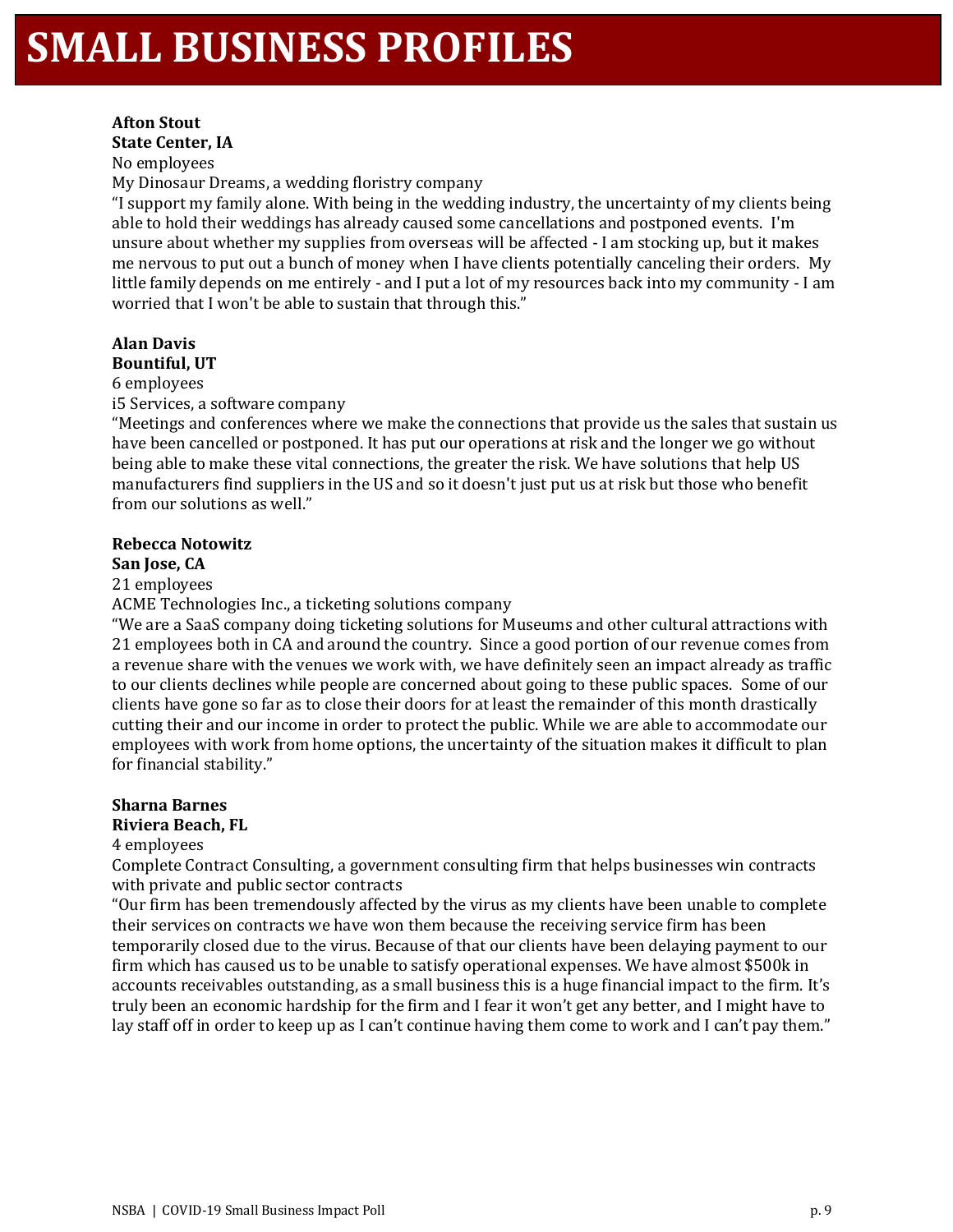## **Martin J. Smekal**

**Torrance, CA**

9 employees

TabletKiosk, a manufacturer of mobile computers focused on school nutrition

"Internationally our supply chain from Asia has been disrupted with greatly increased lead-times for key components required to build out our systems. Domestically, schools we sell to are not allowing us to visit and/or are shutting down operations, crippling our revenue stream and putting us in a very precarious financial position. We will have to consider shutting the company down and laying off all associates if this pandemic expands beyond a couple of weeks and the federal government does not set in with some sort of financial support options."

#### **Keisha A Rivers**

#### **Charlotte, NC**

#### 3 employees

The KARS Group LTD, a consulting, training and speaking firm

"We've had speaking engagements postponed indefinitely and/or cancelled and companies are postponing contracts for consulting and training programs until the threat has been contained. As a result, we've had to pivot and start promoting our ability to provide training and consulting programs virtually for a workforce that has become almost 100% remote overnight, even if it temporarily."

## **Gregg Moore**

## **Manassas, VA**

#### 6-10 employees

GMT Ceramics & Flooring Inc., a flooring and ceramic tile installation company "Schools have closed for extended periods so I'm short on office workers for an undefined amount of time. Also, we do a lot of installations in schools and if they are closed, we can't gain access to perform work on those projects. In addition, our residential customers are cancelling estimates and previously scheduled installations until the pandemic is over."

#### **Batiste G. Zgombick**

#### **Milford, CT**

#### 43 employees

Orange Research, Inc., a manufacturing company of differential pressure and flow instrumentation "We're experiencing supply chain disruptions which has both a financial impact and disrupts our ability to manufacture our product, which affects our customers' lead time. There's been reduced customer demand due to uncertainty in the marketplace and the inability to ship to some of our international customers. With schools closing, we're now faced with increased employee absenteeism which not only impacts our ability to manufacture our product but also increases the financial strain to cover the extra PTO benefits and costs the company will have to absorb."

#### **Jace Dugas**

#### **New Iberia, LA**

Additive Solution LLC

#### 3 Employees

"The coronavirus has impacted my business, by the stock market drop in price. I was in the process of getting approved for funds from investors for future growth. My proposal was denied because of coronavirus and drop in the stock market."